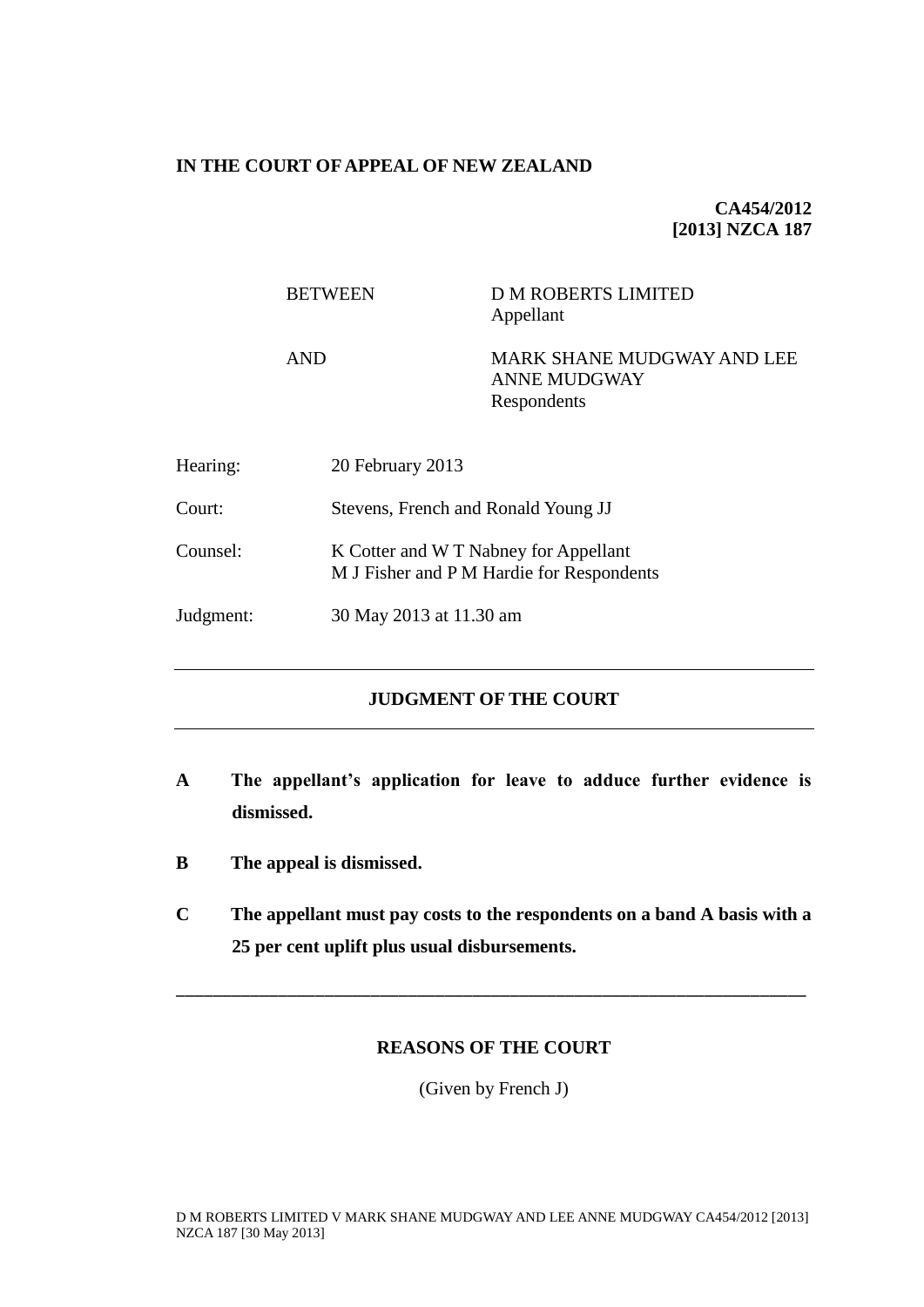### **Table of Contents**

Para No

|                                  | Taia ind          |
|----------------------------------|-------------------|
| <b>Introduction</b>              | $\lceil 1 \rceil$ |
| <b>Factual background</b>        | $\lceil 5 \rceil$ |
| The decision of the High Court   | [27]              |
| <b>Grounds of appeal</b>         | [36]              |
| The summary judgment application | [45]              |
| The application for a stay       | [55]              |
| Appeal against costs             | [63]              |
| Costs on this appeal             | [68]              |
| <b>Outcome</b>                   | [71]              |

### **Introduction**

<span id="page-1-0"></span>[1] D M Roberts Ltd (D M Roberts) refused to give its consent as lessor to the proposed assignment of a lease unless certain conditions were satisfied. The respondents Mr and Mrs Mudgway, who were seeking the consent, contended that the refusal was unreasonable. They issued summary judgment proceedings in the High Court. D M Roberts opposed the summary judgment application and also applied for a stay on the grounds that the dispute ought to go to arbitration in accordance with an arbitration clause in the lease.

[2] Both applications were heard by Associate Judge Doogue. The Associate Judge found that D M Roberts had no arguable defence to the summary judgment application. He granted various declarations sought by the Mudgways and declined D M Roberts' application for a stay.<sup>1</sup> In a later decision, the Associate Judge also awarded costs against D M Roberts.<sup>2</sup>

[3] D M Roberts now appeals both decisions. In addition, the company has filed an application for leave under r 45 of the Court of Appeal (Civil) Rules 2005 to adduce further evidence.

[4] The key issues raised by the appeal are:

 $\overline{a}$ 

<sup>1</sup> *Mudgway v D M Roberts* [2012] NZHC 1463.

<sup>2</sup> *Mudgway v D M Roberts* [2012] NZHC 1981.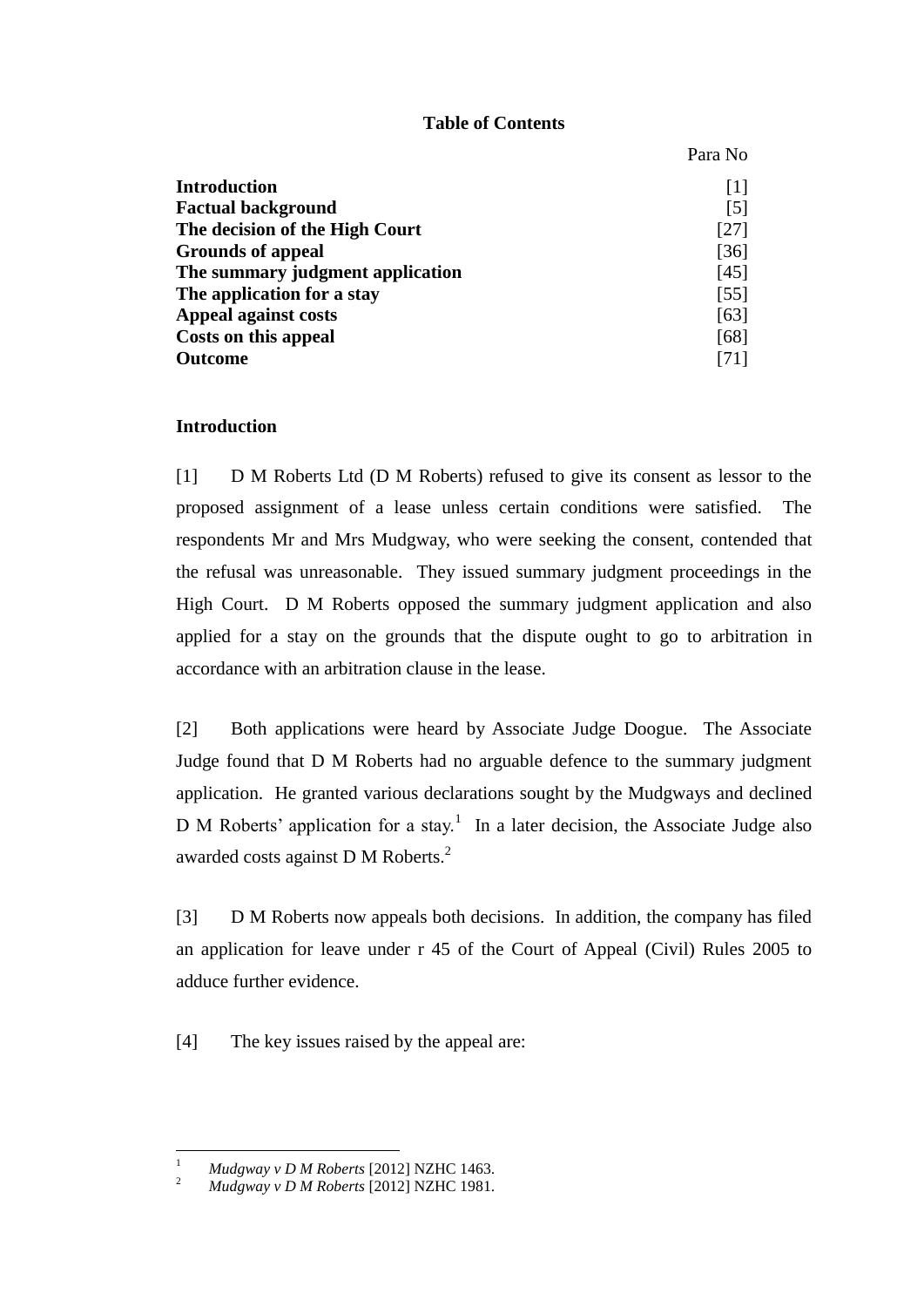- (a) Were the conditions that D M Roberts sought to impose simply a statement of existing rights and obligations under the lease, or did they constitute additional obligations?
- (b) In determining whether a dispute existed for the purposes of art 8 to the First Schedule of the Arbitration Act 1996, did the Associate Judge err in applying an "arguable defence" test?

### **Factual background**

<span id="page-2-0"></span>[5] Mr D M Roberts was a very generous benefactor. His company, D M Roberts, owned a large rural property on Old Kaimai Road, Tauranga. In 1985, the company granted a 999 year lease over the land to trustees for the purpose of providing a recreational centre for students attending Tauranga Boys' College.

[6] A written memorandum of lease was duly signed on 18 March 1985, the lessees being the trustees of a trust which was to be incorporated and called the Tauranga Boys College Kaimai Recreation Trust. The annual rental was one dollar.

[7] For reasons that are not relevant to this proceeding, the trust was never formed. The college nevertheless erected buildings on the site and made use of the property for school camps and general outdoor education.

[8] At some stage in the late 1990s, the college and D M Roberts entered into discussions with a Mr Glenn Mudgway about the use of the property as a tourist lodge. Mr Mudgway owned an adjoining property. In 1998 Mr Glenn Mudgway and his brother Mr Mark Mudgway applied to the territorial authority for resource consent to enable D M Roberts' property to be used as a tourist lodge in addition to its existing use as an outdoor education facility. As detailed in the application, no additional buildings were proposed, the idea being that the existing facilities would only operate as a tourist lodge when not being used by the school. The application further stated that the proposed activity would provide for accommodation both for groups and individuals up to a maximum of 28 people as well as permanent residential accommodation for two staff. The two staff would remain on site even when the site was being used by the school.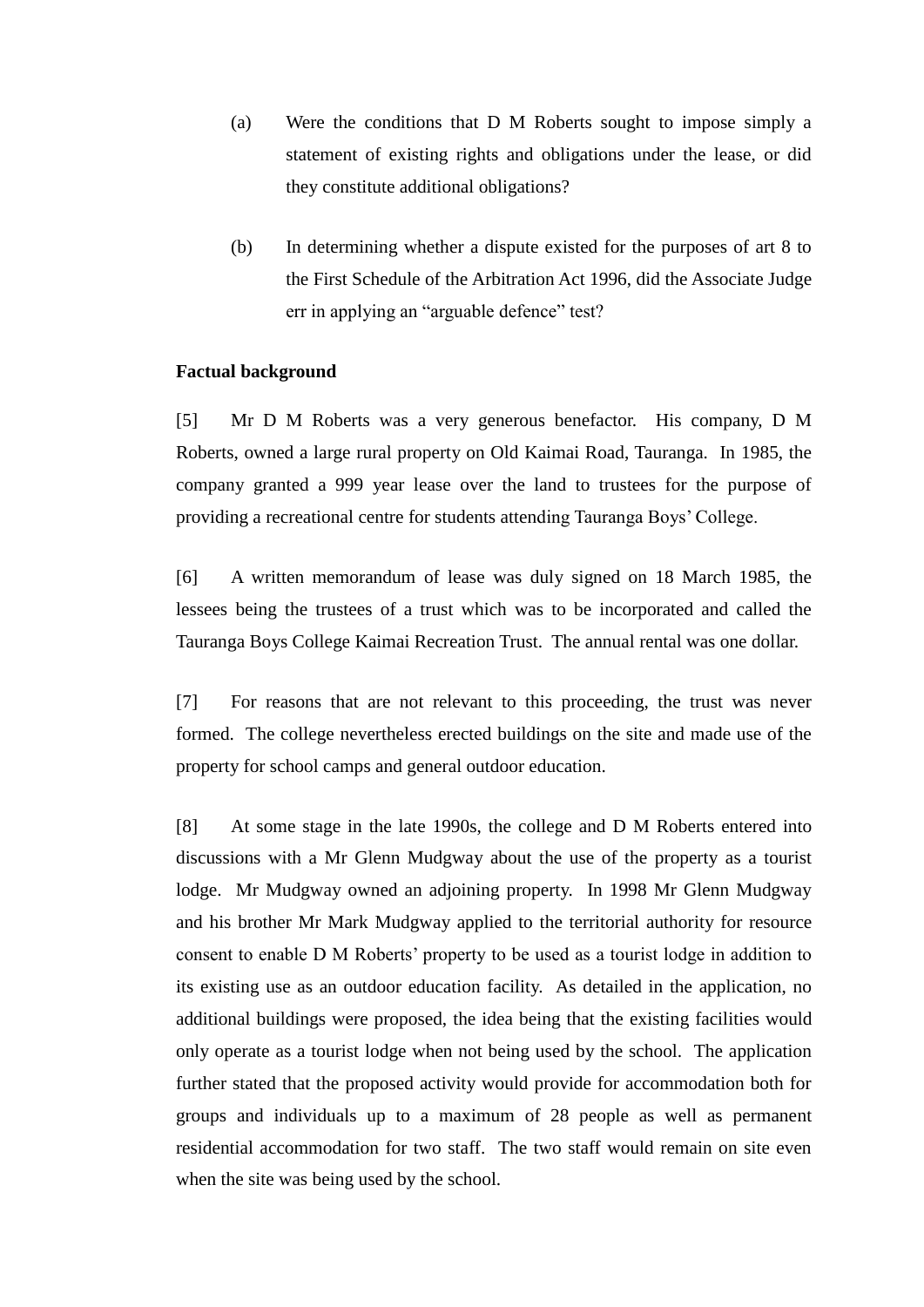[9] As noted in the High Court judgment, it seems likely that the reason the school was prepared to entertain the idea of a tourist lodge was to generate some revenue to defray costs.<sup>3</sup>

[10] The next thing that happened was that on 23 February 1999, the original lessees (the trustees of the trust that had never been formed) formally assigned their interest in the lease to the Tauranga Boys' College Board of Trustees (the College Board). The deed of assignment contained a number of modifications to the lease. These included cl 4, which read as follows:

- 4. The demised land shall only be used for any or all of the following purposes:
	- (a) As an outdoor education facility;
	- (b) As a facility for educating people in matters pertaining to forest and flora, animal and bird life and the enjoyment of the natural facilities available in the vicinity of the demised land;
	- (c) The promotion of knowledge of and interest in the forest, land, streams, bush and geology and geography of the Kaimai Ranges and the area of the Western Bay of Plenty and other educational activities by means of camps, study, trips, lectures, publications and other forms of instruction;
	- (d) The establishment and operation of a tourist lodge but only if such use is carried out in compliance with the conditions and requirements for the time being of the local authority having jurisdiction over the demised land.

[11] The deed also contained the usual provision that written consent of the lessor would be needed for an assignment, provided that the lessor would not unreasonably or arbitrarily withhold consent. It also stated that on any assignment the annual rental was to be increased to a figure more appropriate for a profit-making tenant.

- [12] Another important clause was cl 11. It stated:
	- 11. The Lessee will comply with all Statutes Ordinances, Regulations, Bylaws, Requisitions and Notices affecting or relating to the demised premises or the use thereof and with all requirements which may be made or notices or orders which may be given any authority whatsoever having jurisdiction or authority over or in respect of the

 $\overline{3}$ <sup>3</sup> *Mudgway v D M Roberts*, above n 1, at [11].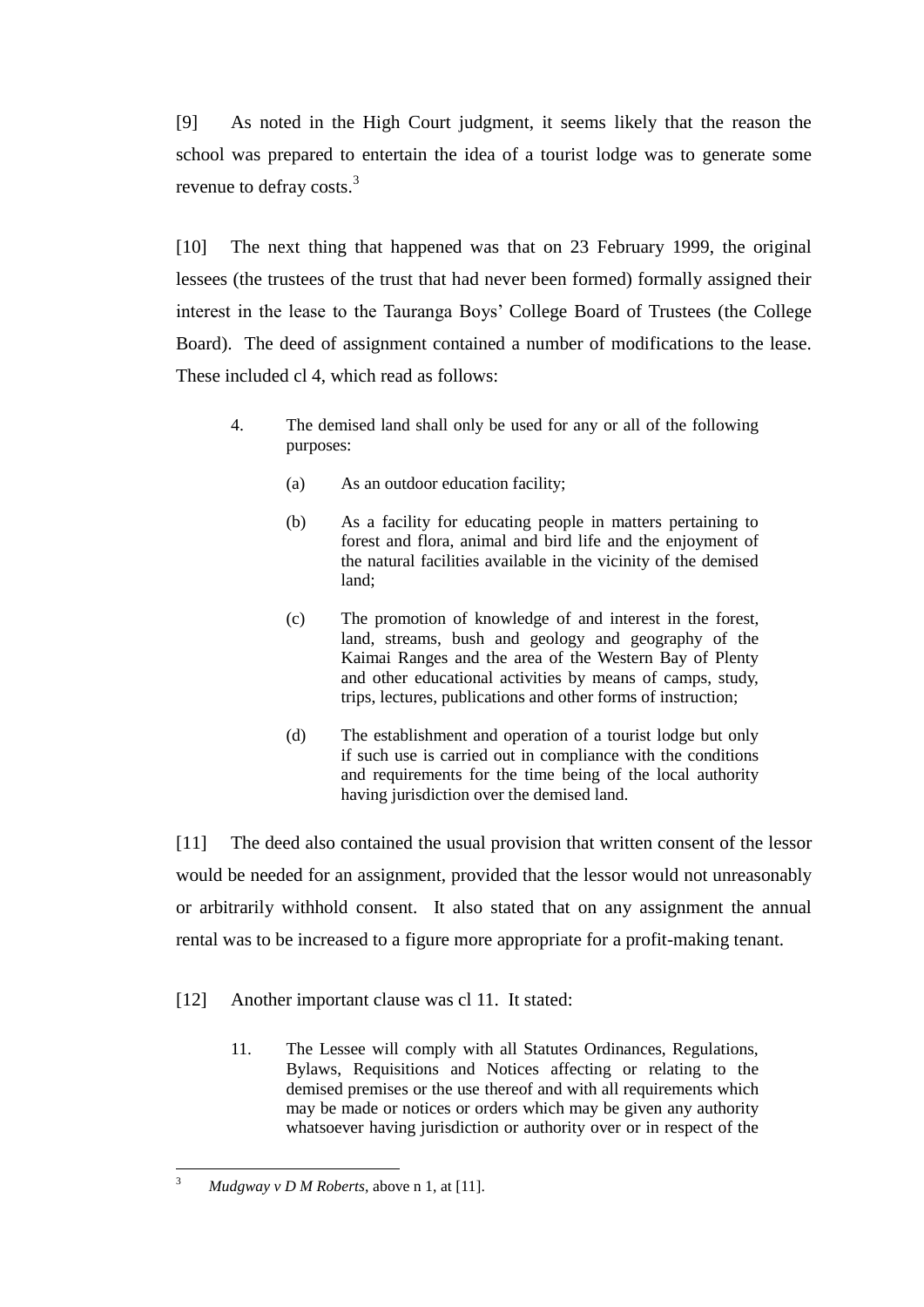demised premises and will indemnify and keep indemnified the Lessor from and against all actions, suits, claims, demands, fines, penalties and payments arising out of or relating to such Statutes Ordinances, Regulations, Bylaws, Requisitions and Notices and any alterations or additions of a structural nature to buildings, drains or standatory appliances on the demised land required by any duly constituted authority shall be the sole responsibility and liability of the Lessee and in particular the Lessee shall comply with the Camping Ground Regulations 1936 or any enactment in substitution thereof and shall make the regulatory provisions for fire fighting purposes.

[13] It is common ground that, correctly interpreted, cl 11 imposed upon the lessee (and hence any assignee) the obligation to comply with all conditions contained in the resource consent.

[14] On 3 May 1999 the College Board executed a sub-lease to the Mudgway brothers for four years. The sub-lease contained an option for the Mudgway brothers to take an assignment of the balance of the term of the lease.

[15] The option was duly exercised and on 16 June 2004 the lease was assigned by the College Board to the Mudgway brothers on payment of \$40,000 to the College. The rental was increased from one dollar a year to \$939. On 7 September 2004, Mr Glenn Mudgway assigned his interest in the lease to his brother Mark Mudgway and Mark's wife Mrs Lee Anne Mudgway. D M Roberts consented to both of the 2004 assignments.

[16] Mr and Mrs Mudgway (the Mudgways), who had resided on the property with their children since 2001, are the respondents in this appeal. They carried out various improvements on the property.

[17] In 2004 the Mudgways applied to the territorial authority to amend the terms of the resource consent to increase the number of persons who could be accommodated from 28 plus two staff to a maximum of 40 plus two staff. The amendments were granted.

[18] As time went by, Mr Roberts and his company became increasingly concerned that the original philanthropic object for which the property was settled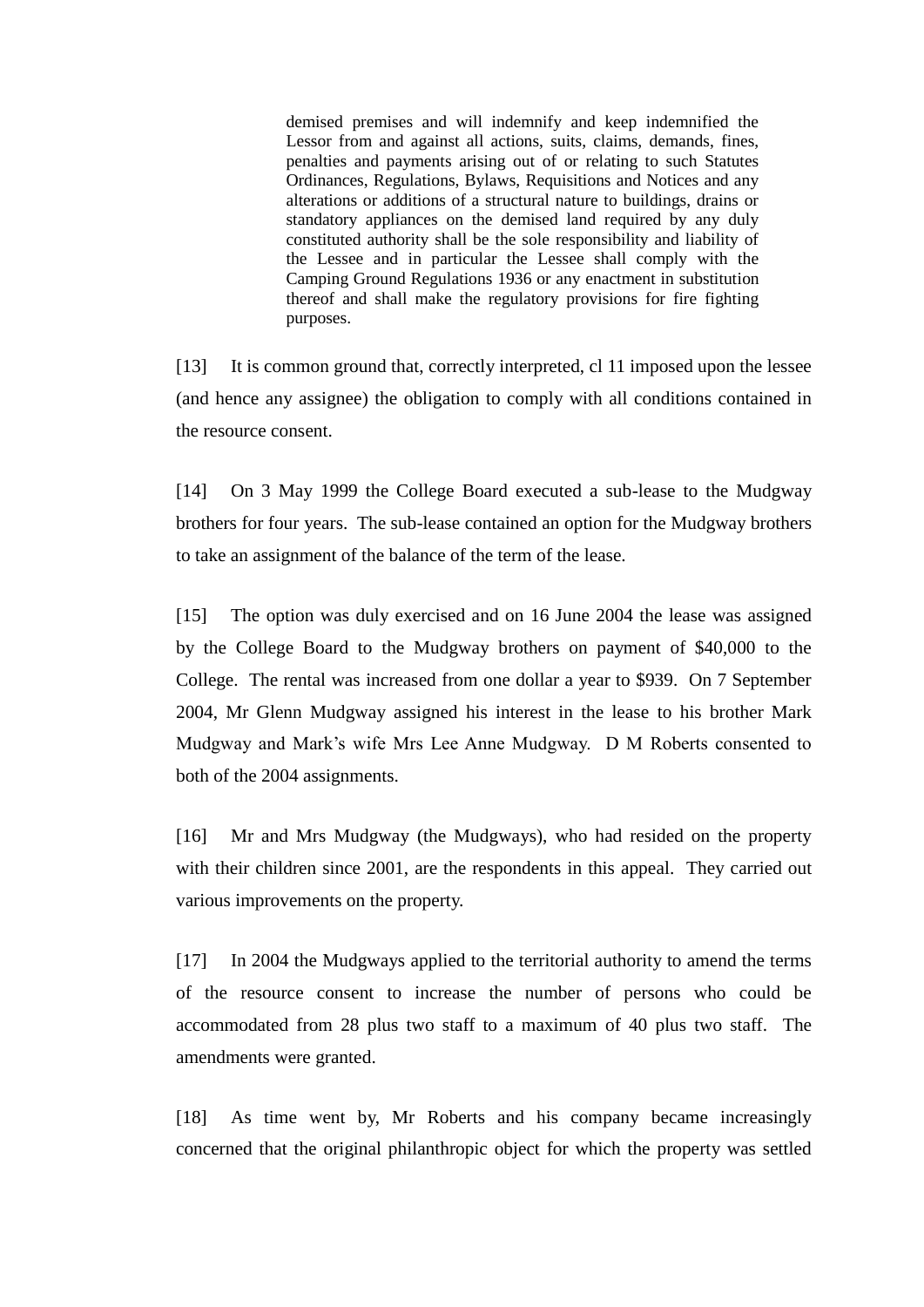might no longer be realised and that private individuals might be able to treat the property as the equivalent of a lifestyle block.

[19] These fears intensified in 2011 when the Mudgways took steps to sell their interest in the property with a marketing campaign which emphasised the suitability of the premises for events such as team building, family reunions and birthdays.

[20] The Mudgways found a buyer and on 30 November 2011 they entered into a written agreement to sell their interest in the lease and the tourist lodge business to a Mr Regan Pryor for the sum of \$600,000. On 14 December 2011, the Mudgways sought D M Roberts' consent to the assignment of the lease to Mr Pryor.

[21] By solicitor's letter dated 22 December 2011, D M Roberts advised that it was only prepared to consent to the assignment on certain conditions. The concluding paragraph of the solicitor's letter stated:

Our client will not agree to the dwelling being used for residential accommodation and our client does not consent to the transfer to the new lessee without an acknowledgement from the new lessee that they will not be using the dwelling as residential accommodation.

[22] An exchange of correspondence ensued. The Mudgways objected to the wording of the required acknowledgement because they considered it would prevent the staff employed by the tourist lodge from being able to reside on the property with their children.

[23] On 23 February 2012, the Mudgways issued summary judgment proceedings against D M Roberts in the High Court. The statement of claim alleged that by making its consent conditional on the prospective assignee signing the acknowledgement set out in the letter of 22 December 2011, D M Roberts was unreasonably or arbitrarily withholding its consent, because under the terms of the lease, the demised land can be used for certain residential purposes relating to the operation of the tourist lodge. The statement of claim sought certain declarations and also an order for specific performance requiring D M Roberts to give its consent.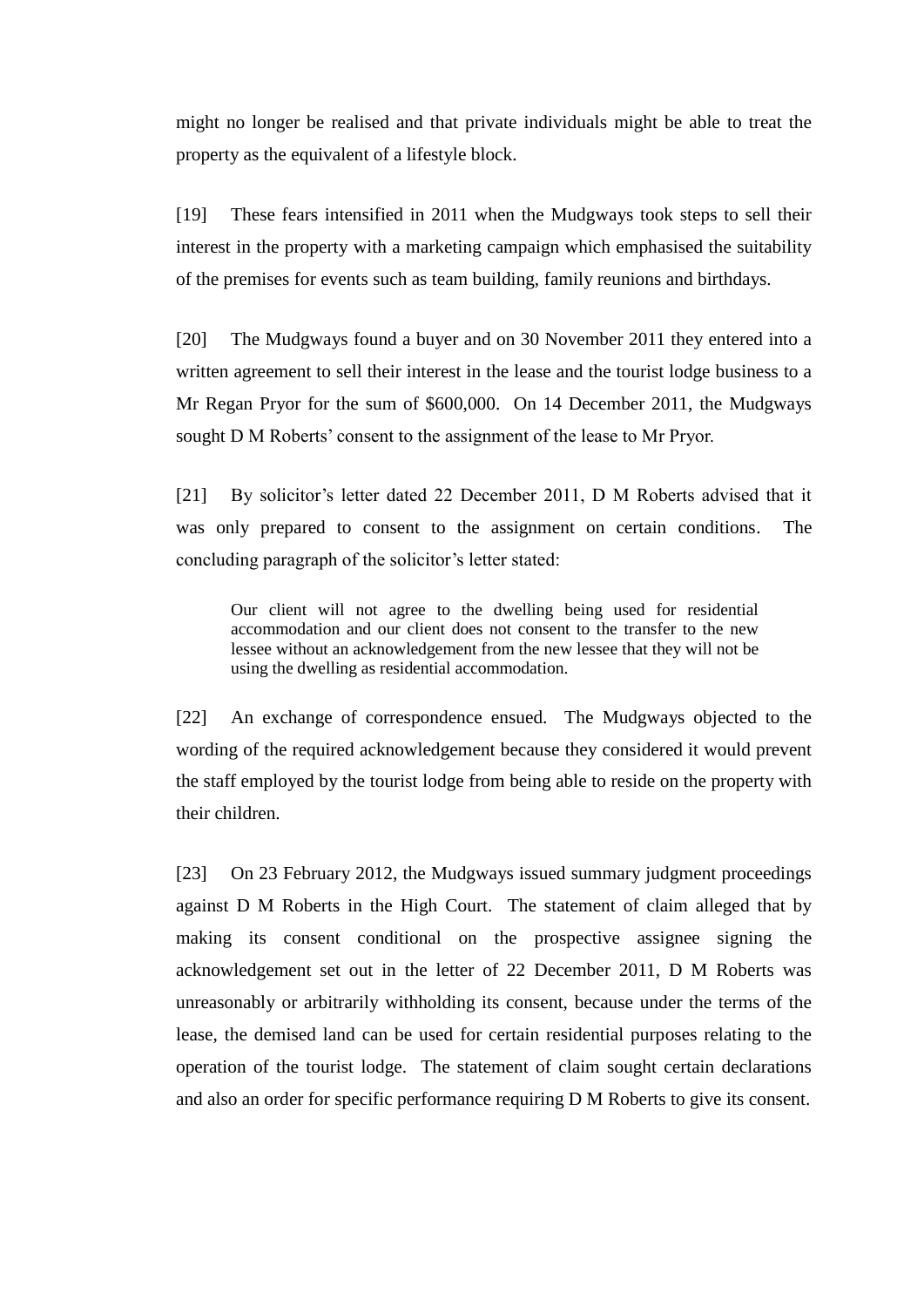[24] D M Roberts filed a notice of opposition. In an affidavit sworn on 15 March 2012, Mr Roberts deposed that he thought the matter had been settled. So as to make his position "crystal clear", he had instructed his solicitors to draft an assignment of lease containing the acknowledgement that he required for his consent. A draft copy of the assignment which he said that he was prepared to sign was attached to the affidavit. The draft was a standard deed of assignment of lease but with an added fifth schedule. The proposed fifth schedule states:

The Assignee agrees with the Assignor to perform all the provisions of the Resource Consent dated 8 November 2004 and any variations thereto from the date of the Assignment.

Any residential dwelling on the property is subsidiary to the Lodge and may only be used as a residential dwelling for a maximum of 2 persons (and dependent children) in conjunction with the function and the management of the Lodge.

[25] The Mudgways considered this revised wording was still unacceptable and continued with their proceedings.

[26] In the meantime however, the proposed assignee, Mr Pryor, had tired of waiting and on 9 May 2012 withdrew from the sale. This resulted in the Mudgways amending their statement of claim at the hearing on 22 May 2012 by deleting the plea for specific performance and rephrasing the text of the declarations being sought.

#### **The decision of the High Court**

<span id="page-6-0"></span>[27] In his decision, Associate Judge Doogue traversed the principles governing consent to assignment of leases and held that the conditions that a lessor seeks to attach to its consent must not impose a greater detriment on the assignee than can be justified by the terms of the lease. In the context of this case, that meant D M Roberts was not entitled to impose any greater restrictions on the use currently permitted under the existing lease.

[28] The Associate Judge went on to say that when considering what was permitted by the lease, it was necessary to have regard to the resource consent because of the lessee's obligation under the lease to comply with the consent. The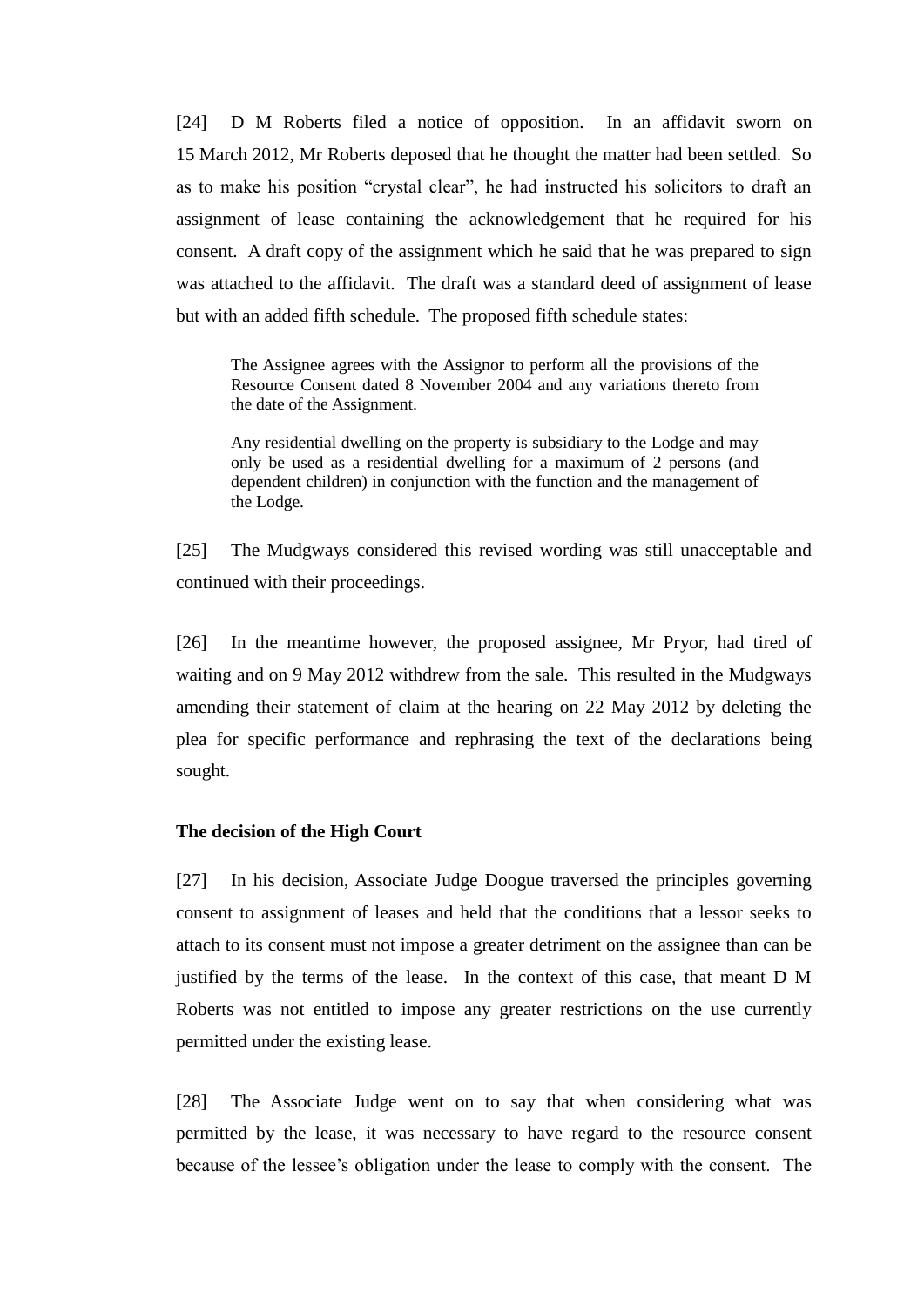two documents, the resource consent and the lease, had to be read in conjunction with each other. In the Associate Judge's view, when read together the two documents prevented people from residing on the property for purposes which had no connection to the operation of the business of the tourist lodge. However, they did authorise staff working at the complex to live there on a permanent basis. It followed that a blanket prohibition on residential accommodation such as was sought by the letter of 22 December 2011 would be contrary to the terms of the lease. In seeking to attach such conditions, D M Roberts was attempting to exercise a right that it did not have under the lease and was therefore acting unreasonably.

[29] The Associate Judge took the same view of the conditions contained in the second paragraph of the proposed fifth schedule.

[30] Having found that the company was acting unreasonably in withholding its consent, the Associate Judge then considered whether any useful purpose would be served in granting declarations, having regard to the fact the sale to Mr Pryor was no longer going ahead. He found that because the Mudgways intended to try to sell their interest again, the correct interpretation of the lease was of more than academic interest.

[31] The Associate Judge said he had come to the overall conclusion that D M Roberts had no arguable defence to the application for summary judgment seeking declarations. Moreover, the form of declarations sought correctly reflected the parties' contractual intentions.

[32] Finally, there remained the issue of the stay application. That had been brought in reliance on art 8(1) of the First Schedule of the Arbitration Act 1996 which provides:

#### **Arbitration agreement and substantive claim before court –**

(1) A court before which proceedings are brought in a matter which is the subject of an arbitration agreement shall, if a party so requests not later than when submitting that party's first statement on the substance of the dispute, stay those proceedings and refer the parties to arbitration unless it finds that the agreement is null and void, inoperative, or incapable of being performed, or that there is not in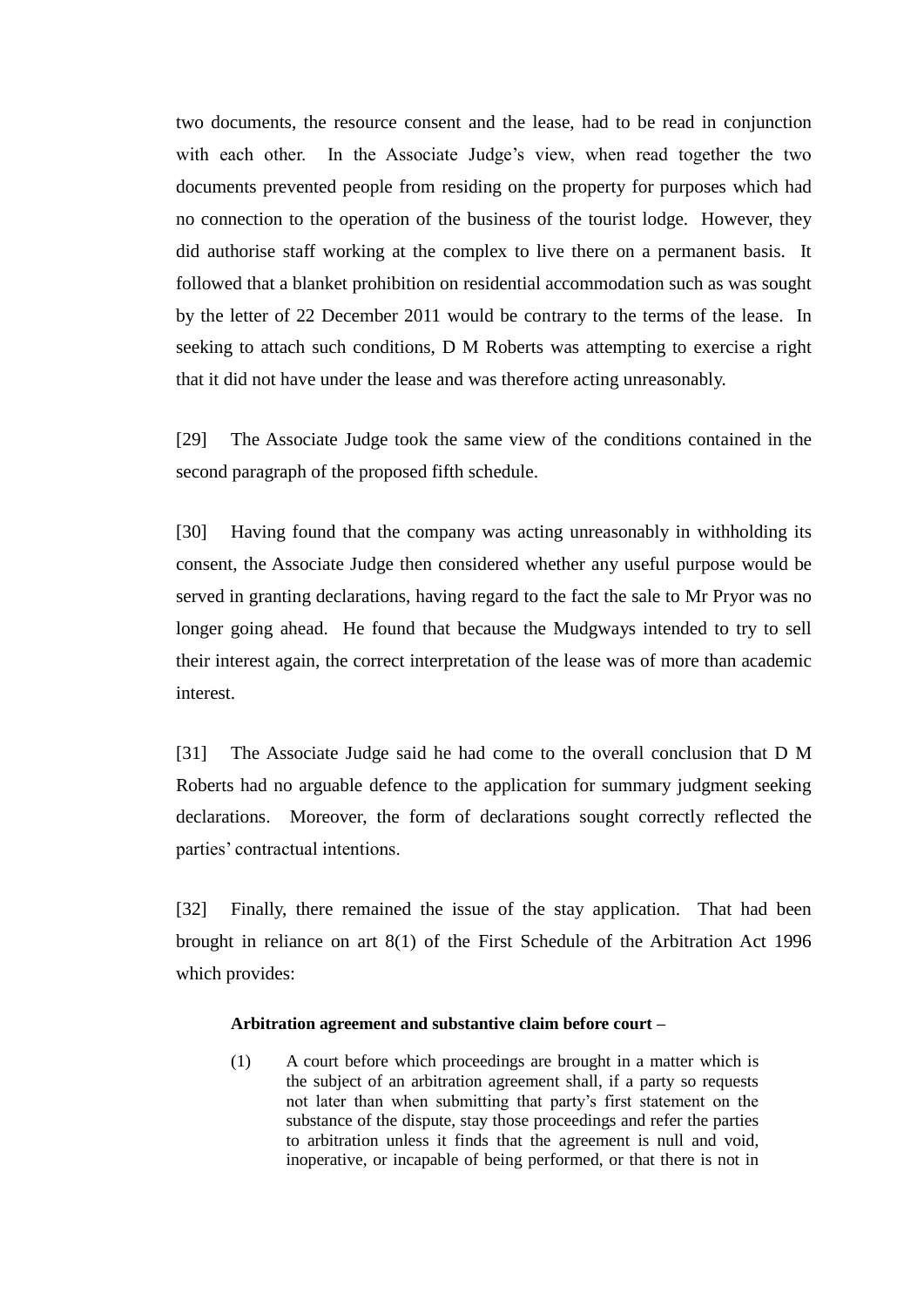fact any dispute between the parties with regard to the matters agreed to be referred.

[33] Counsel for D M Roberts submitted that in light of art 8, the only basis on which the Mudgways could prevent a stay was if there was no dispute between the parties. However, the existence of a dispute was self-evident and therefore the stay should be granted. It was further submitted that insofar as the Court of the Appeal decision in *Royal Oak Mall Ltd v Savory Holdings Ltd* suggested that the company was required to go further and show that it had an arguable defence, that decision had been decided under different legislation and had been overtaken by the enactment of the 1996 Arbitration Act.<sup>4</sup>

[34] Those arguments were rejected by the Associate Judge. Following *Pathak v Tourism Transport Ltd*, he found that any changes in the legislation were not such as to require a different approach and therefore it was necessary for D M Roberts to demonstrate there was a real question to be tried.<sup>5</sup> This it was unable to do in light of the Judge's interpretation of the lease.

[35] The Associate Judge then granted the following declarations:<sup>6</sup>

- (a) "Under the terms of the Memorandum of Lease two staff members of the tourist lodge being operated on the demised land are entitled to reside there with their children";
- (b) "The defendant unreasonably and/or arbitrarily [withheld] its consent to a proposed assignment of the lease by the plaintiffs to R H Pryor or Nominee contrary to clause 5 of the Memorandum of Lease by making its consent conditional on:
	- (i) the proposed assignee signing the acknowledgement sought in Sharp Tudhope's letter to Jones Howden dated 22 December 2011"; and/or
	- (ii) the assignor and the proposed assignee agreeing to the variations to the lease set forth in the Fifth Schedule to a proposed Deed of Assignment of Lease (at exhibit "T" to the affidavit of  $D$  M Roberts sworn 15 March 2012.)

 $\overline{4}$ <sup>4</sup> *Royal Oak Mall Ltd v Savory Holdings Ltd* CA106/89, 2 November 1989.

<sup>&</sup>lt;sup>5</sup> *Pathak v Tourism Transport Ltd* [2002] 3 NZLR 681 (HC).

At  $[60]$ , referring to  $[34]$ .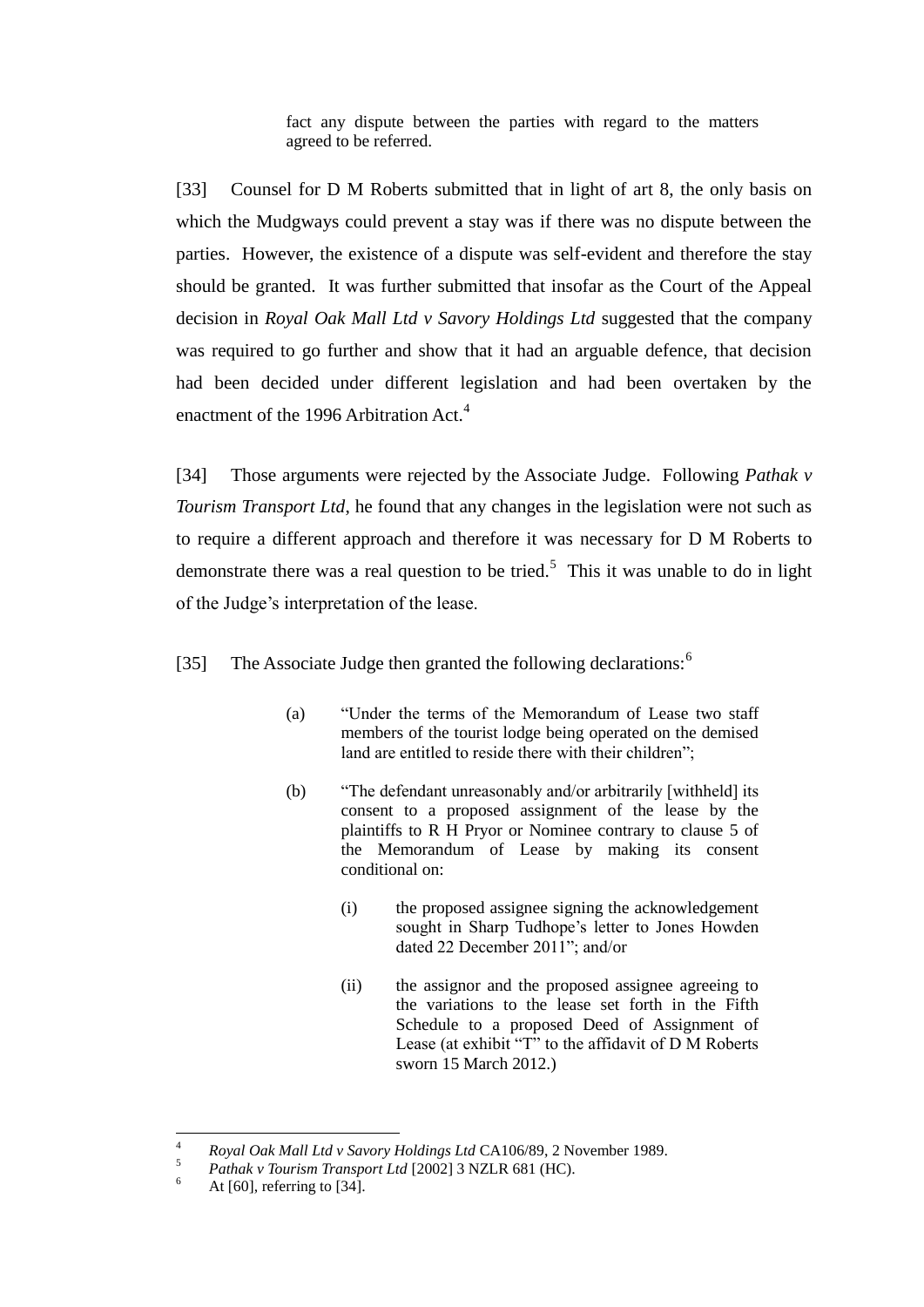(c) "The plaintiffs [were] entitled to assign their interest in the lease to R H Pryor or Nominee and such assignment, on terms that the assignee would sign a Deed of Covenant confirming that it would abide by the terms of the lease and of any resource consent relating to the property, would not have constituted a breach of the lease".

## **Grounds of appeal**

<span id="page-9-0"></span>[36] On appeal, counsel for D M Roberts did not take issue with the Associate Judge's interpretation of the lease. In particular, counsel agreed that the lease permits residential accommodation for persons who are employees of the tourist lodge and their children. It was also accepted that the test of whether the company had acted reasonably was whether the conditions it sought to impose were consistent with the lease. If they amounted to an attempt to extract what was described as a collateral gain, then that was unreasonable.

[37] Counsel further conceded that the conditions contained in the proposed fifth schedule were "problematic" because they purported to limit the number of residential staff to a maximum of two, thereby precluding the possibility of the lessee exercising its undoubted right to apply to the territorial authority for a further amendment to the consent. The fifth schedule could therefore be viewed as attempting to extract a collateral gain.

[38] All these concessions were in our view rightly made.

[39] Despite making these concessions and accepting that the Associate Judge had applied the correct test of reasonableness, counsel submitted that the Associate Judge's conclusions were nevertheless wrong for the following reasons:

- (a) It was only the reasonableness of the 22 December 2011 conditions that mattered, because that was the basis of the statement of claim. The fifth schedule only came into existence later.
- (b) Correctly construed, the letter of 22 December 2011 did not purport to impose a blanket restriction on all residential accommodation. When read as a whole, the letter clearly contemplated staff accommodation.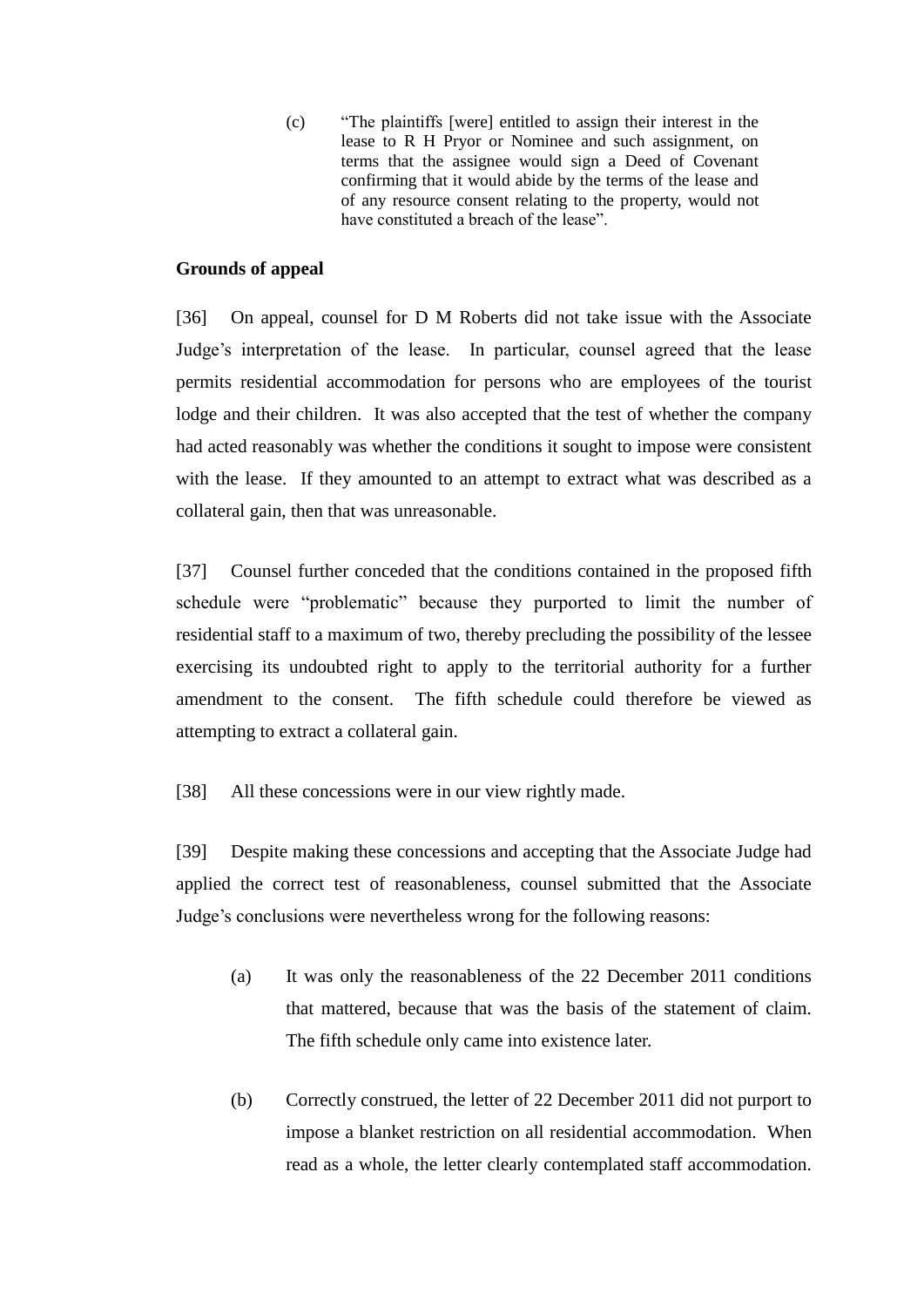The letter was simply seeking a reaffirmation of existing rights and obligations and was therefore reasonable.

(c) The Associate Judge erred in determining the stay application by reference to the "no arguable defence" test. All that D M Roberts was required to prove was that there was a bona fide dispute in existence.

[40] Before turning to the substantive merits of the appeal, it is necessary for us first to consider the application for leave to adduce further evidence.

### **Application for leave to adduce further evidence**

[41] The further evidence which D M Roberts seeks to adduce is an affidavit by Mr Roberts. The affidavit details various alleged breaches of the lease by the Mudgways and exhibits a series of photographs. The matters raised relate to the use of car parks, a boundary fence, access rights and the addition of two bedrooms to the staff quarters.

[42] In our view, the application must fail for the most fundamental of reasons, namely that the proposed new evidence is simply not relevant to the issues on appeal. None of the evidence relates to matters on which D M Roberts made its consent conditional and, as counsel accepted, the appeal stands and falls on the reasonableness of those conditions. Further, counsel expressly eschewed any reliance on an argument that breaches of the lease by the Mudgways could as a matter of law render reasonable what would otherwise be an unreasonable withholding of consent.

[43] The "new" evidence does of course explain why Mr Roberts was motivated to seek conditions. But, in so far as that is relevant, it is an inference already available on the evidence that was before the Associate Judge.

[44] The application for leave to adduce further evidence is dismissed. Our assessment of the substantive merits of the appeal is therefore based on the evidence that was adduced in the High Court.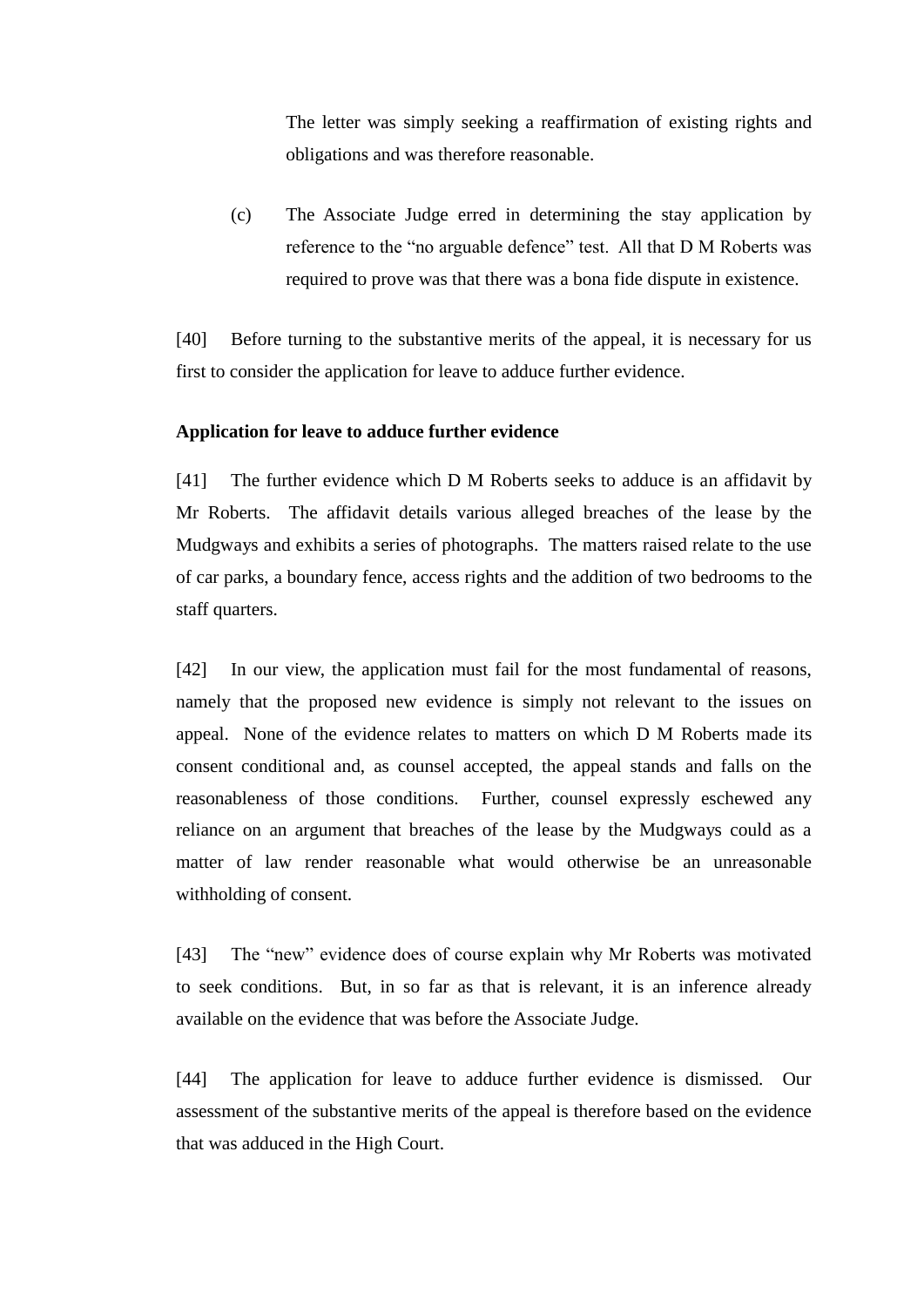### **The summary judgment application**

<span id="page-11-0"></span>[45] We turn first to consider the 22 December 2011 letter and the evidence surrounding it.

[46] The full text of the letter reads as follows:

…

We refer you to the **attached** application for consent to the establishment of the tourist accommodation which clearly states that it provides for accommodation for **two staff**.

The addition of the 2 bedrooms by your client was in breach of clause 4 of the lease and occurred without our clients' knowledge. Clause 4 of the lease states "the demised land **shall only be used for**" the purposes set out at (a) to (d) inclusive. This does not include use as residential accommodation.

Our client agrees the dwelling on the property is a permitted activity but this is contrary to the terms of the resource consent and the lease which take precedence.

Our client will not agree to the dwelling being used for residential accommodation and our client does not consent to the transfer to the new lessee without an acknowledgement from the new lessee that they will not be using the dwelling as residential accommodation.

[47] We accept that there are passages in the letter which acknowledge the right of staff to reside on site. However, the concluding paragraph of the letter sets out the actual wording of the acknowledgement to be signed. The wording is in categorical and absolute terms. As worded, it was not an acknowledgement which it was reasonable to require as a condition of consent to the assignment. In our view, it was also not reasonable to require an assignee to sign an acknowledgement in those terms on the basis that it was impliedly qualified by the contents of another document, namely the letter.

[48] If however an absolute prohibition was never intended and it was simply a matter of the draft acknowledgement lacking precision, we would have expected commonsense to prevail and the lawyers acting for the parties to have been able to resolve the matter amongst themselves without the need for court action. According to counsel for D M Roberts, the reason that this did not happen was the fault of the Mudgways and their solicitors. In support of that argument, Mr Cotter drew our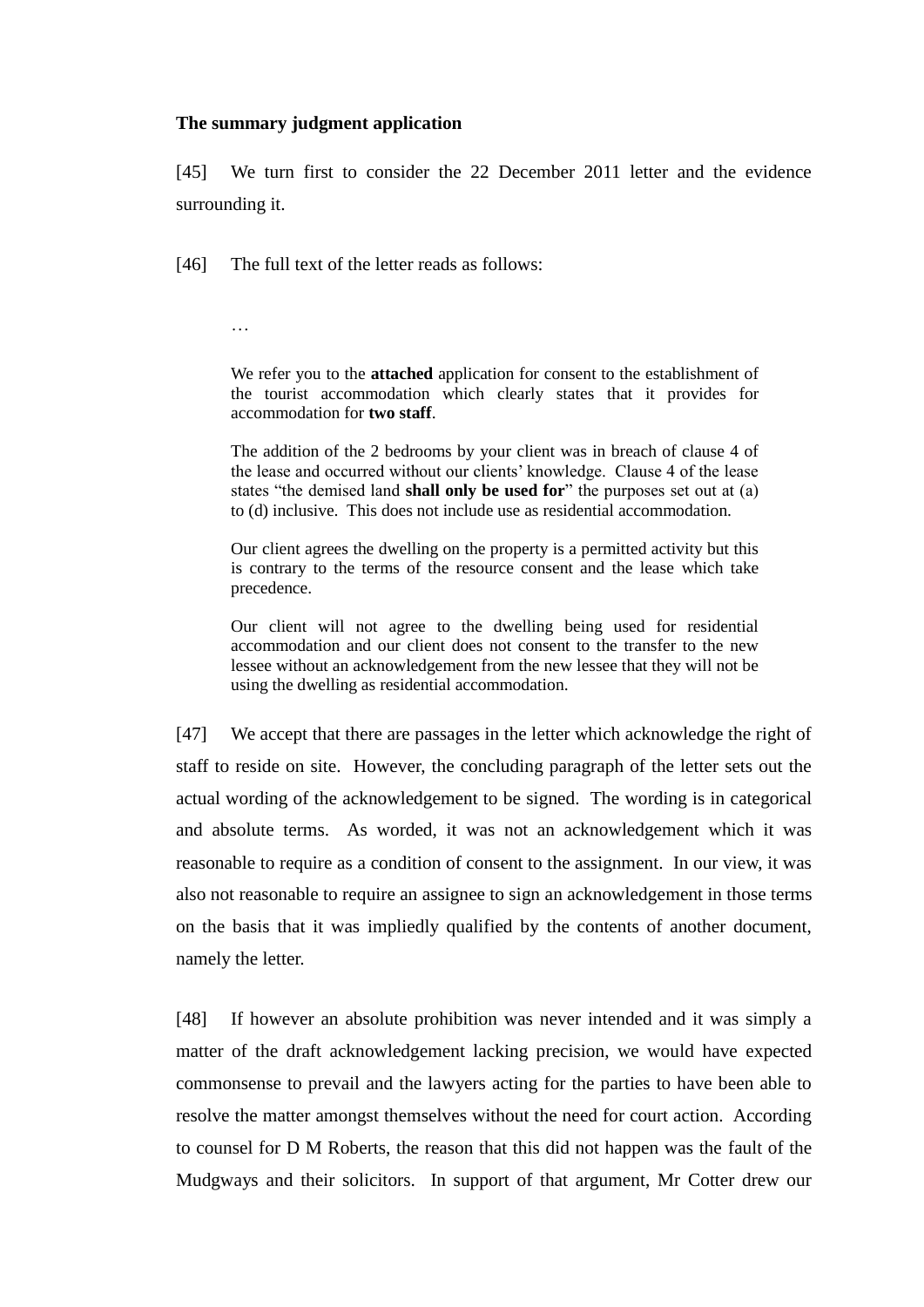attention to a letter advising that Mr Pryor was prepared to sign an acknowledgement that "the dwelling will be used as residential accommodation only for staff associated with the lodge operation and not as a private resident". Mr Cotter said an acknowledgement in those terms was acceptable to his client and had been at the time.

[49] However, an objective reading of all the correspondence suggests otherwise.

[50] The response of D M Roberts' solicitors was not to say that they accepted Mr Pryor's wording, but rather "to confirm our client company consents to the transfer on the basis set out in our fax... dated 22 December 2011".

[51] The evidence further shows that while it was later accepted that staff could reside on site, D M Roberts insisted in a letter written by Mr Roberts' son that the children of staff were excluded from residing on site. The acknowledgement which the assignee Mr Pryor was prepared to sign would have permitted children to reside and therefore it cannot be said that an acknowledgement in those terms was acceptable to D M Roberts. The issue of child residents appears to have become the stumbling block necessitating the filing of proceedings.

[52] As regards the fifth schedule, we do not accept that the Associate Judge erred in considering the reasonableness of the conditions it sought to impose. The fifth schedule was annexed to an affidavit of Mr Roberts, in which he expressly stated it was the acknowledgement that he "required for [his] consent to [the] assignment". In those circumstances, it is in our view absurd to suggest that the Associate Judge was obliged to focus only on the 22 December 2011 letter.

[53] As already mentioned, the fifth schedule read:

The Assignee agrees with the Assignor to perform all the provisions of the Resource Consent dated 8 November 2004 and any variations thereto from the date of the Assignment.

Any residential dwelling on the property is subsidiary to the Lodge and may only be used a residential dwelling for maximum of 2 persons (and dependent children) in conjunction with the function and the management of the Lodge.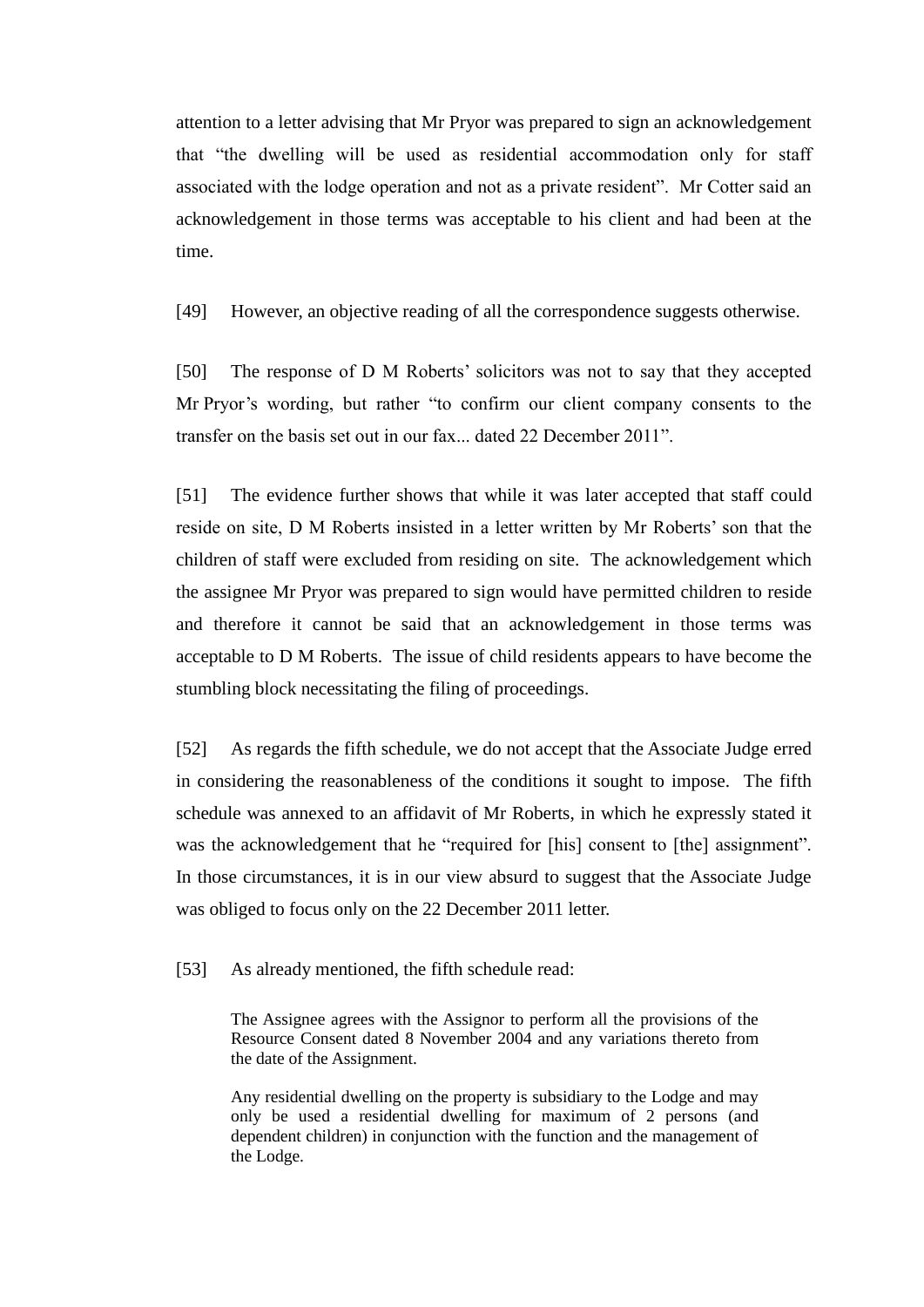[54] We agree with the Judge that insisting on the fifth schedule as a pre-condition to consent was also unreasonable. The number of staff residents was not a lease issue and the fifth schedule was purporting to set in stone the current number, thereby preventing future change through any further resource consent applications. Unlike the Associate Judge, we consider the first paragraph of the fifth schedule to also be objectionable because it was purporting to tie the assignee to the particular resource consent of 8 November 2004 in the context of a lease for 999 years.

### **The application for a stay**

<span id="page-13-0"></span>[55] By consent, D M Roberts' application for a stay was heard by the Associate Judge at the same time as the application for summary judgment.

[56] On appeal, Mr Fisher for the Mudgways argued that by consenting to that process, D M Roberts had waived its right to argue on appeal that the Judge had erred in applying the same test (no arguable defence) to both applications.

[57] Mr Cotter however advised us that all D M Roberts had consented to was a joint hearing. It did not consent to the Associate Judge applying the same test (no arguable defence) to both applications. In his submission, the Associate Judge should have applied a narrower test to the stay application, namely whether there was a genuine dispute, it being irrelevant whether the points being taken by D M Roberts were worthless or not.

[58] After reading a pre-hearing memorandum filed by D M Roberts' then counsel in the High Court, we considered it distinctly arguable that D M Roberts had indeed agreed to the "no arguable defence" test being applied to both applications. That was because the memorandum makes a specific reference to the "correct" procedure as established by the Court of Appeal in *Royal Oak Mall Ltd v Savory Holdings Ltd*. In *Royal Oak* the Court of Appeal held that the same test applies to both.

[59] However, it is clear that the Associate Judge did not interpret the memorandum in that way. The issue about the correct test for the stay application appears to have been the subject of a full argument at the hearing and is fully considered in the Associate Judge's decision. There is also no reference in the High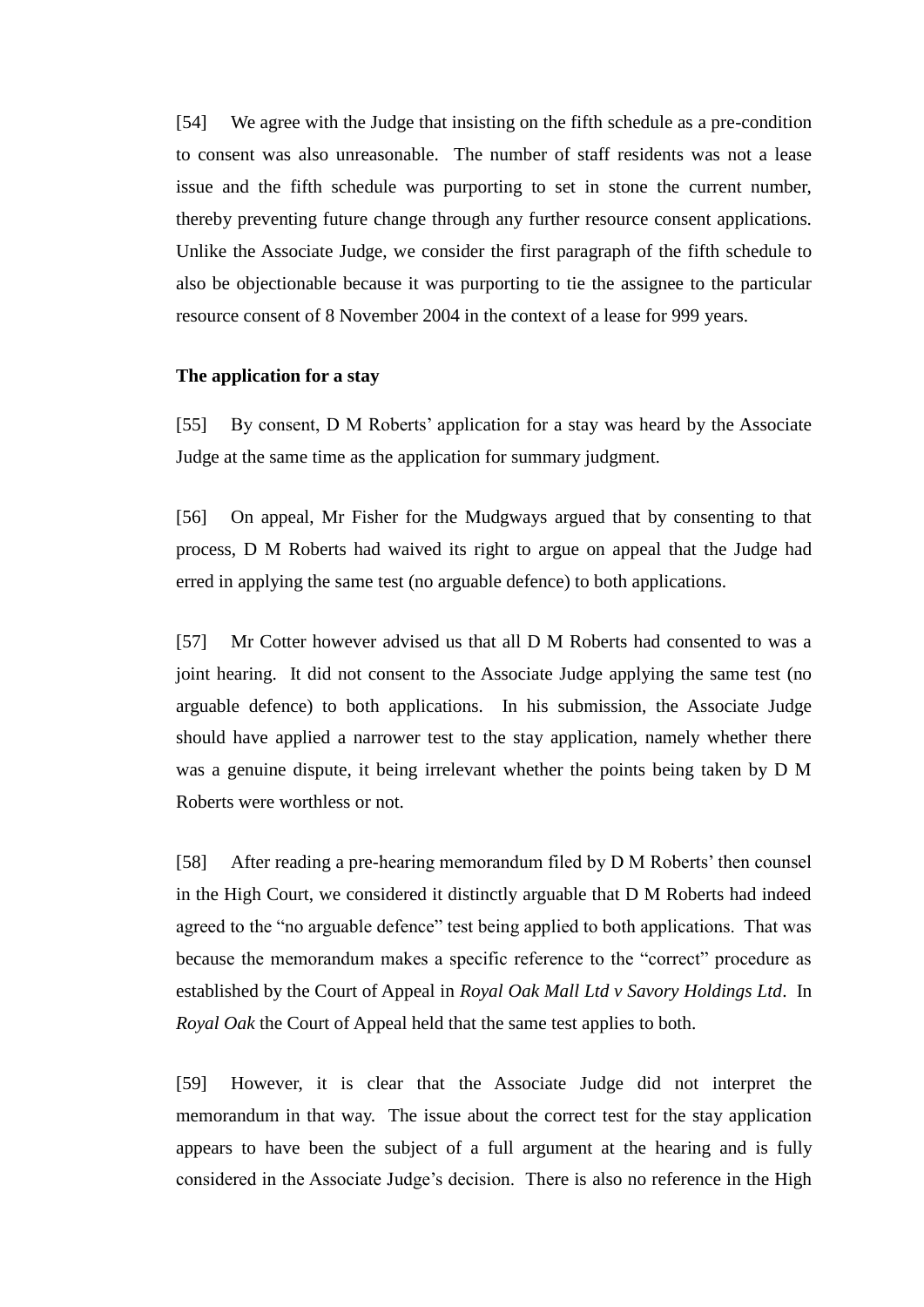Court judgment or the parties' written submissions to an argument about D M Roberts having consented to the summary judgment test.

[60] In those circumstances, we do not consider that D M Roberts should be precluded from taking the point on appeal.

[61] As it transpired, the same issue regarding the interpretation of art 8 was raised in another proceeding, *Zurich Australian Insurance Ltd t/a Zurich New Zealand Ltd v Cognition Education Ltd*.<sup>7</sup> We therefore heard arguments on the art 8 point from counsel involved in that proceeding at the same time as D M Roberts' appeal was heard.

[62] For the reasons given in our decision in *Zurich Australian Insurance*, we have concluded that in determining whether there is a dispute for the purposes of art 8(1), the Court should apply the summary judgment test of no arguable defence. It follows that in this case Associate Judge Doogue applied the correct test and, in our view, reached the right outcome on the facts.

### **Appeal against costs**

<span id="page-14-0"></span>[63] At the conclusion of his judgment, Associate Judge Doogue directed the parties to confer on costs and endeavour to reach agreement. The parties were unable to agree on costs and subsequently required the Associate Judge to determine the matter. The key issue was whether costs should be affected by the fact that at the hearing the Mudgways sought declarations which were in different terms to those sought in the original statement of claim. The Associate Judge found that the substance of the claim as pleaded and argued was still the same. D M Roberts was the party that had failed with respect to the proceedings and accordingly should pay full costs calculated on a 2B basis. The Associate Judge so ordered.

[64] On appeal D M Roberts argued that the Associate Judge erred in awarding full costs and that the costs award should be amended having regard to r 7.77(8) of the High Court Rules.

<sup>-&</sup>lt;br>7 *Zurich Australian Insurance Ltd t/a Zurich New Zealand Ltd v Cognition Education Ltd* [2013] NZCA 180.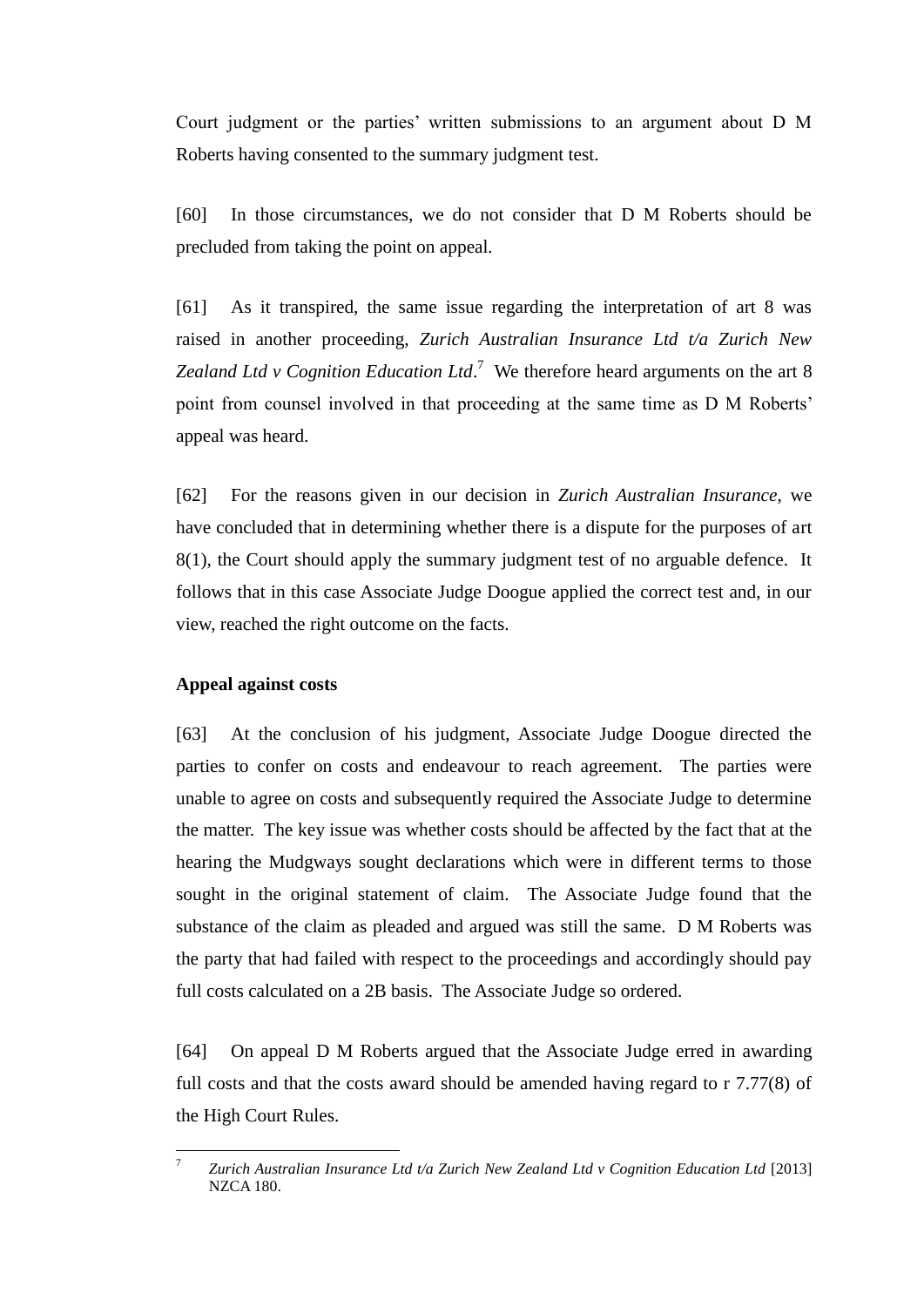#### [65] Rule 7.77(8) states that:

(8) If an amended pleading has been filed under this rule, the party filing the amended pleading must bear all the costs of and occasioned by the original pleading and any application for amendment, unless the court otherwise orders.

[66] An appeal against a costs award is an appeal against the exercise of a discretion. It is therefore incumbent on D M Roberts to satisfy us that the Associate Judge applied a wrong principle, took into account an irrelevant matter, ignored a relevant matter or was plainly wrong. We are not so satisfied. The Associate Judge clearly took into account the amendment and its possible implications as regards costs, but was satisfied that the amendment did not affect the substance of the claim. That was a view that was clearly open to him and one with which we agree. Further, as Mr Fisher points out, the reason the amendment was necessary in the first place was because of events directly occasioned by D M Roberts' own conduct.

[67] There are no grounds for appellate intervention.

### **Costs on this appeal**

<span id="page-15-0"></span>[68] Mr Fisher submitted that in the event D M Roberts failed in this appeal, it should pay increased costs under r 53E of the Court of Appeal (Civil) Rules because it had advanced unmeritorious arguments and taken unreasonable steps. He sought costs at twice the scale in respect of the application for leave to adduce further evidence and an uplift of one and a half times in respect of the substantive appeal itself.

[69] We agree that the application to adduce further evidence was completely lacking in merit and should never have been brought. Also lacking merit were the arguments relating to the fifth schedule and the 22 December 2011 letter. On the other hand, the argument concerning the interpretation of art 8 was an important issue and one worthy of consideration.

[70] Weighing up those matters, we consider the most just solution is to order the appellant to pay the respondents' costs for a standard appeal on a band A basis with a 25 per cent uplift plus usual disbursements.